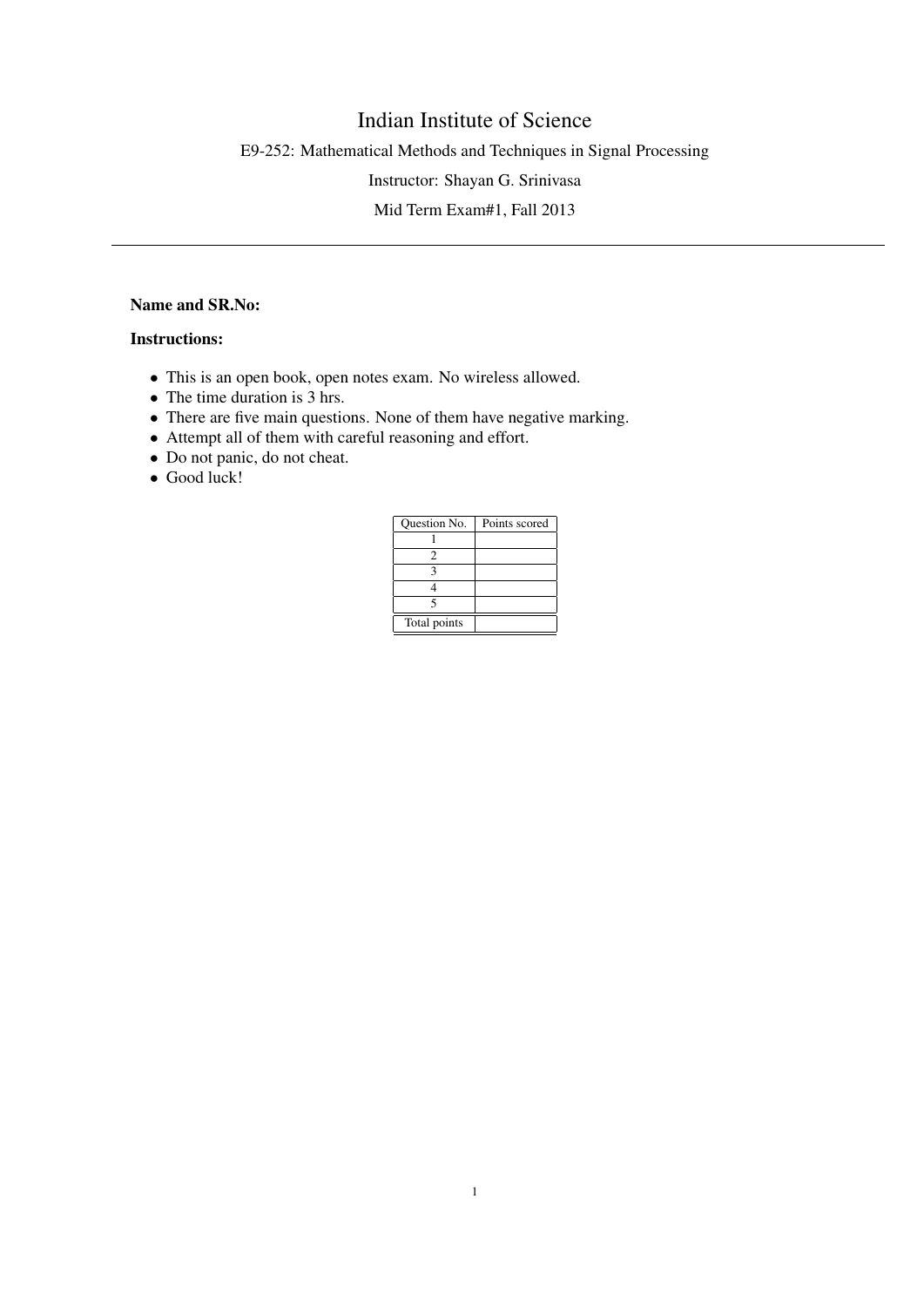PROBLEM 1: Examine if the following statements are true or false with correct reasoning. Random guessing or incorrect reasoning fetches zero credit. A statement is true if it is generic for all cases. A counter example is enough to make it false. All sub-parts of this problem carry equal credit.

- (1) Alice and Bob play a game. Each one chooses a random number uniformly within the interval [0, 1]. The probability that sum of the numbers equals one is zero.
- (2) The input to an LTI filter is a WSS random process. The output is always a WSS process.
- (3) The signals  $\{\cos(t), \cos(2t)\}\$  over  $[0, 2\pi]$  are linearly dependent.
- (4) A causal LTI system is cascaded with another non-causal LTI. The overall system is always noncausal.

(20 pts.)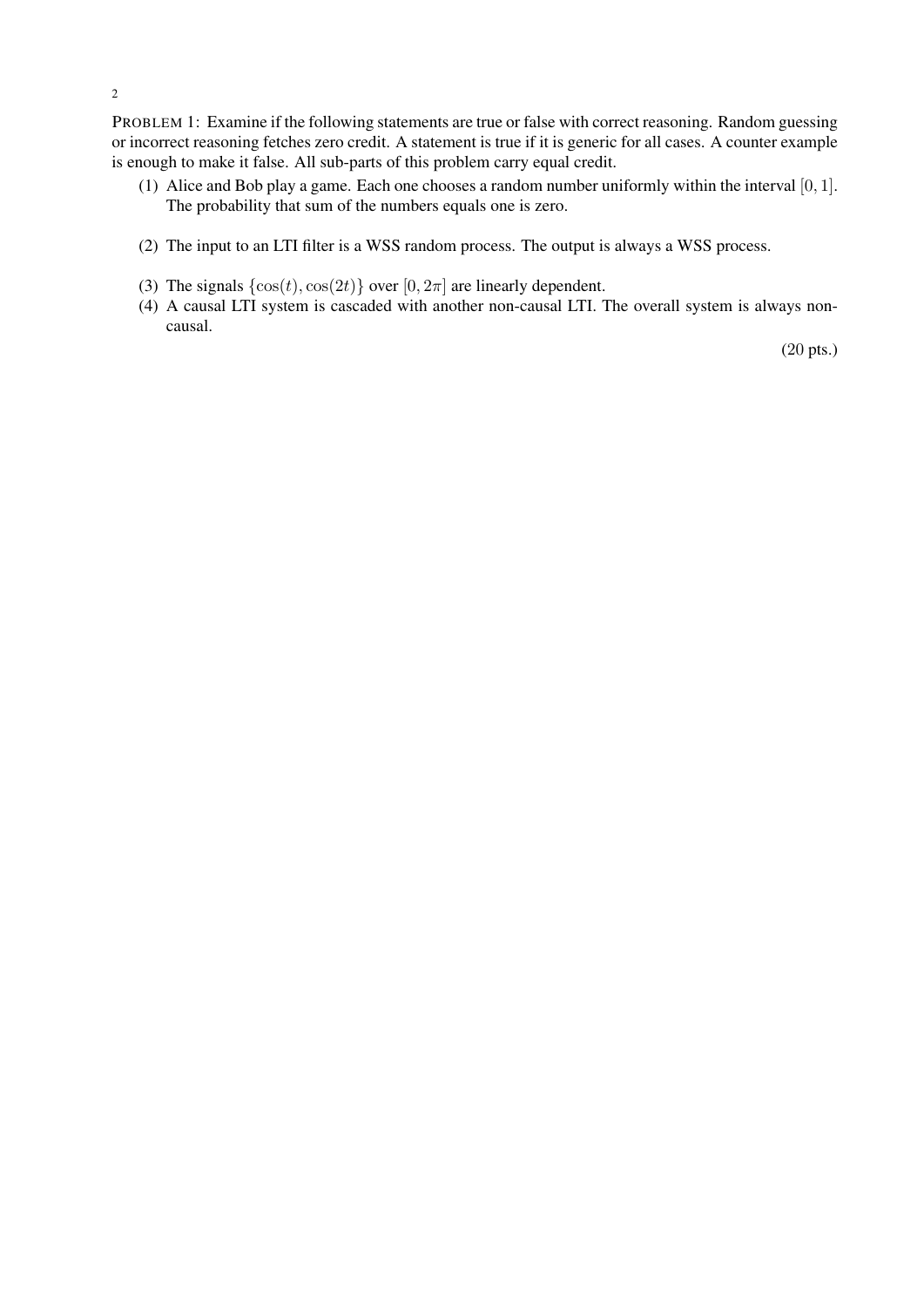PROBLEM 2: This problem has two parts.

- (1) A discrete LTI system takes an input  $x[n]$  and yields  $y[n]$ . Obtain the necessary and sufficient conditions for the impulse response  $h[n]$  so that  $\max\{|x[n]|\} \ge \max\{|y[n]|\}$ . (10 pts.)
- (2) Let  $(A_1, \mathbf{b}_1, \mathbf{c}_1^T)$  and  $(A_2, \mathbf{b}_2, \mathbf{c}_2^T)$  denote two systems in state space representation. Obtain the overall system parameters  $(A, \mathbf{b}, \mathbf{c}^T)$  when the two systems are connected in (a) parallel (b) series. (10 pts.)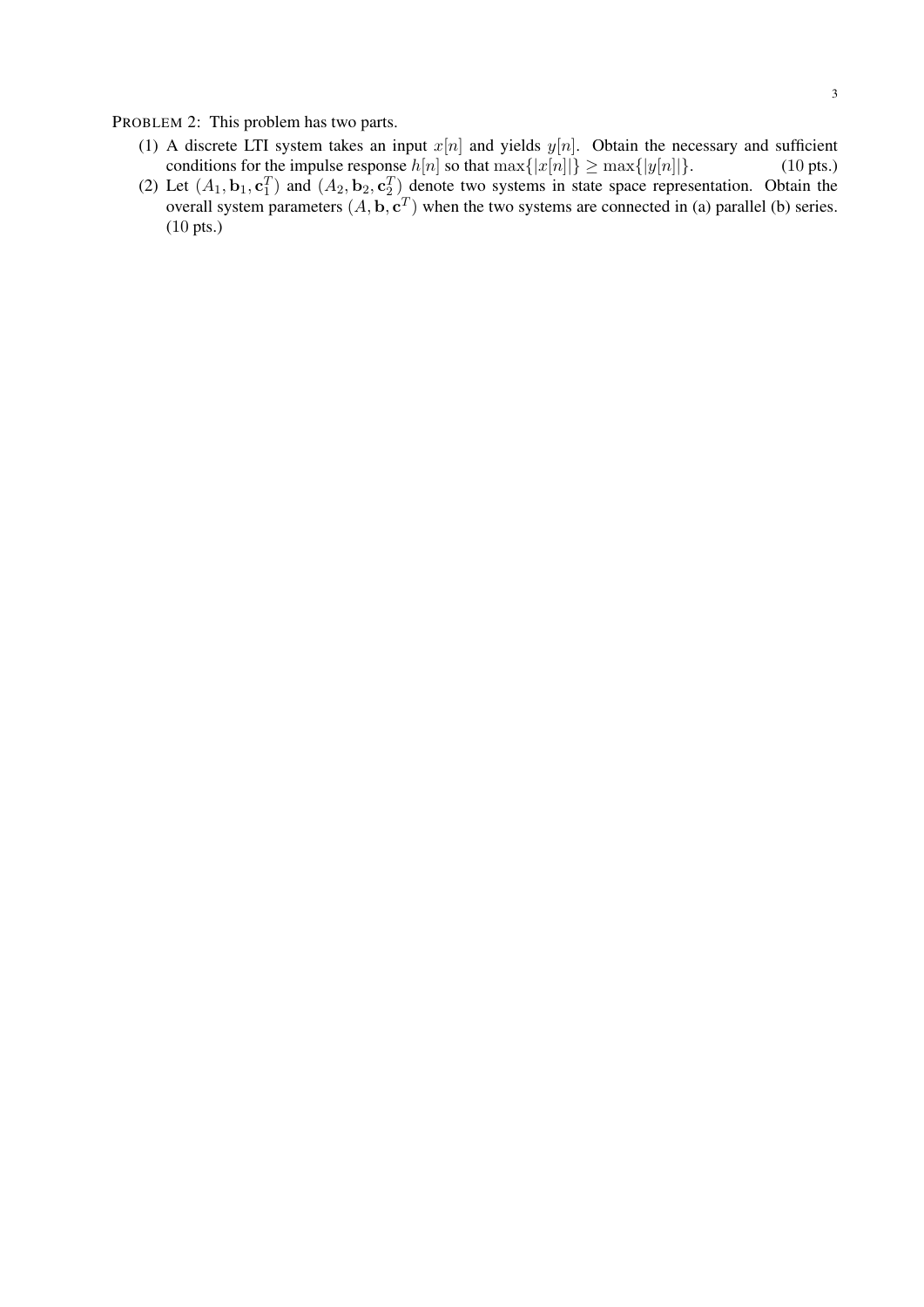PROBLEM 3: Consider a binary symmetric channel that we discussed in the class. The source sends '1' with probability p and '0' with probability  $1 - p$ . Due to noise, each bit is received incorrectly with a cross over probability  $\epsilon$ .

- (1) If we transmit the same information bit  $n$  times over the channel such that each transmission is statistically independent, determine the probability  $p_n$  that the information bit is '0' given that we observed a string of n zeros at the output. (7 pts.)
- (2) Determine  $\lim_{n\to\infty} p_n$ . Interpret your solution. (7 pts.)
- (3) Suppose an unknown bit is transmitted and the received bit is a '0'. Suppose the 'same' unknown bit is retransmitted again and we receive a '0'. What is the conditional probability that the second bit we received is a '0' given that the first bit received is a '0'? (6 pts.)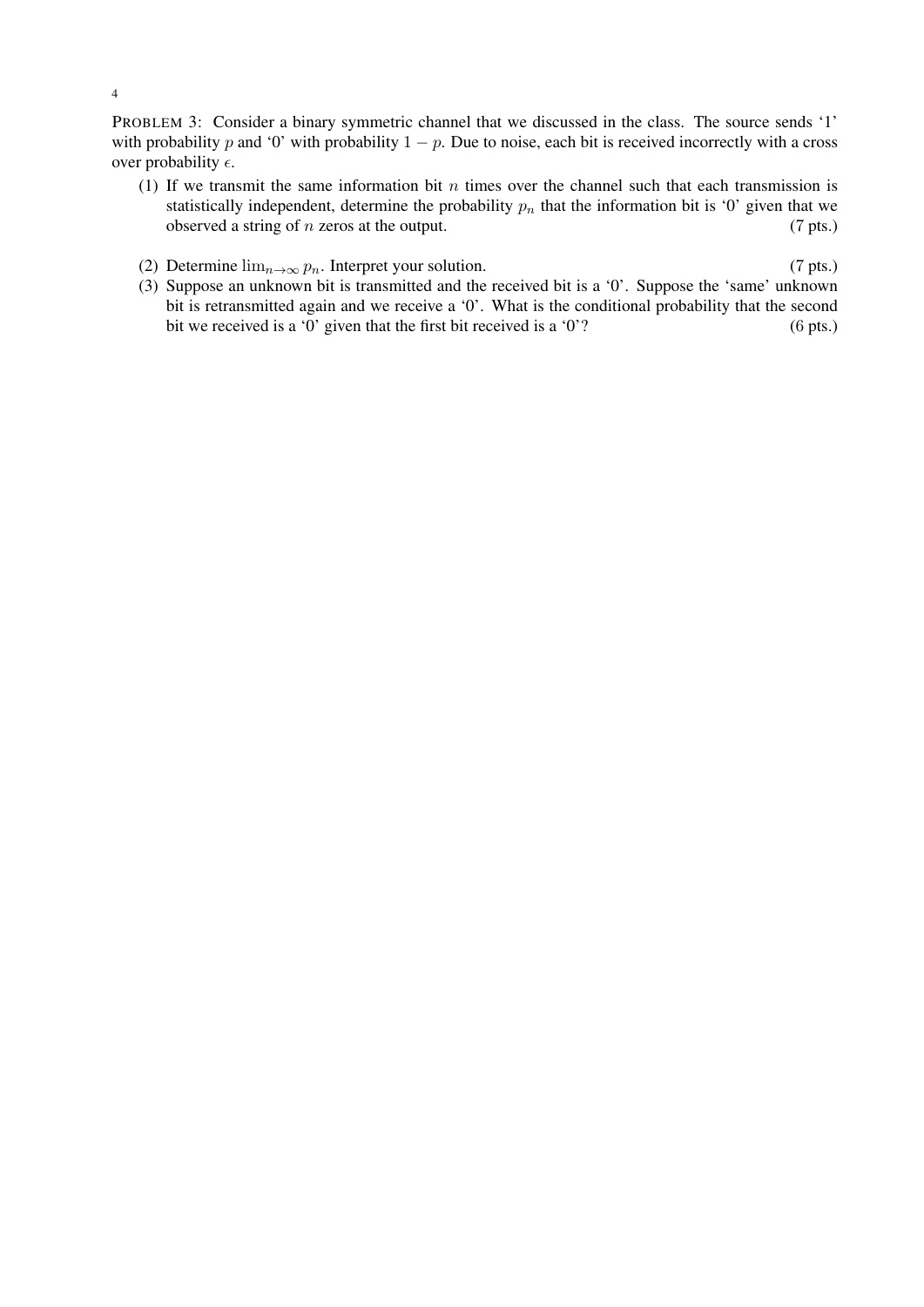PROBLEM 4: This problem has 2 parts.

- (1) If  $W_1$  and  $W_2$  are subspaces of a vector space  $V$ , show that  $W_1 \cup W_2$  is a subspace iff  $W_1 \subset W_2$  or  $W_2 \subset W_1$ . (12 pts.)
- (2) Suppose  $\{\alpha_i\}_{i=1}^n$  be distinct real numbers. Examine if the exponential functions  $\{e^{\alpha_i t}\}_{i=1}^n$  are all linearly independent over the space of real numbers. (8 pts.)